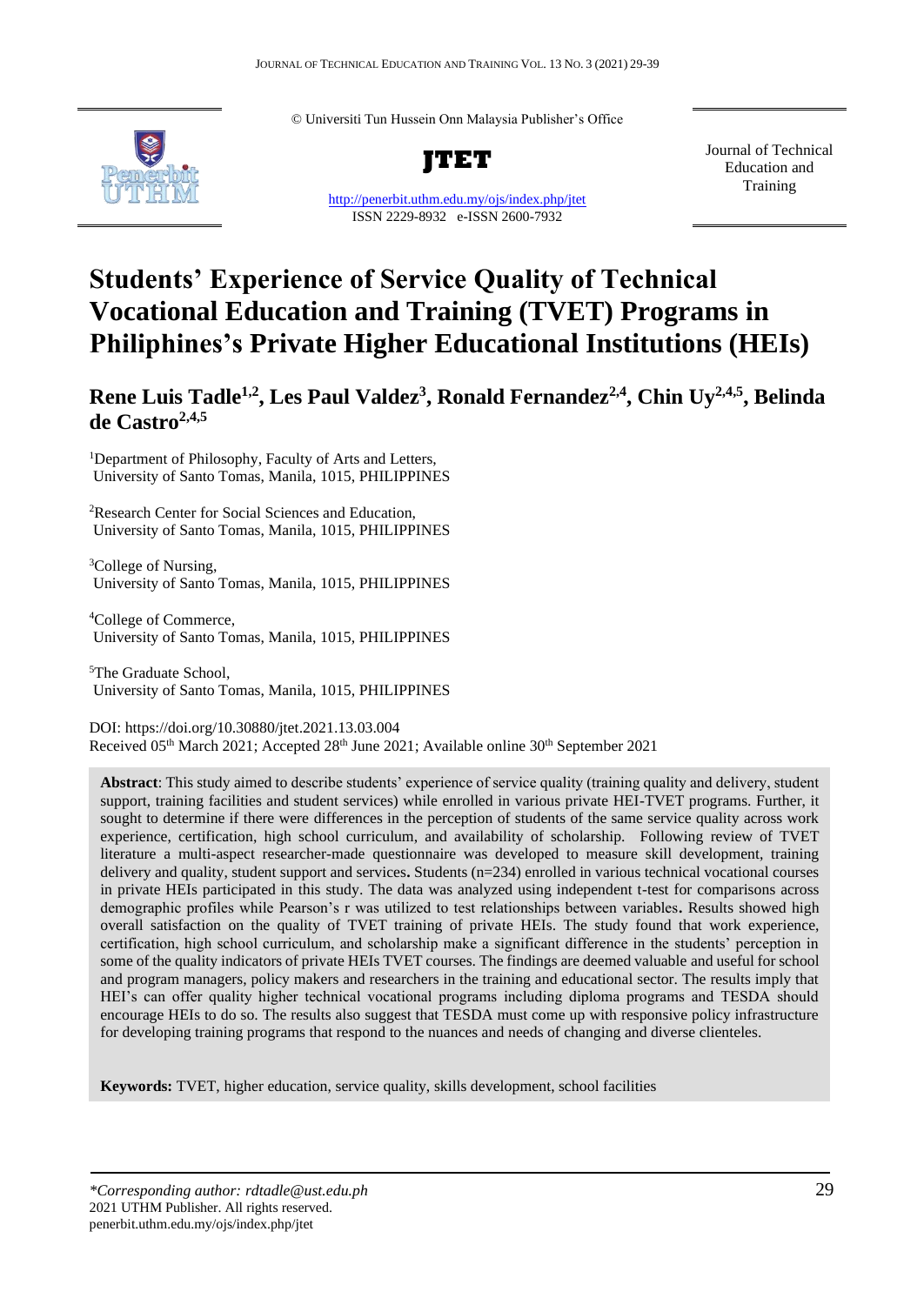## **1. Introduction**

There is broad consensus that technical vocational education and training (TVET) plays a vital and critical role in the social and economic development of a nation (Anane, 2013; Chinyere Shirley et al., 2015; de Oliveira Silva et al., 2019; Paryono, 2017). The United Nations Educational, Scientific and Cultural Organization (UNESCO) believes that TVET contributes to "sustainable development by empowering individuals, organizations, enterprises and communities and fostering employment, decent work and lifelong learning to promote inclusive and sustainable economic growth and competitiveness, social equity and environmental sustainability" (UNESCO, 2015). TVET programs provide opportunities for students to acquire post-secondary education, other than through collegiate or university education. Through TVET the students acquire knowledge and technical and vocational skills to make them work-ready and engage in lifelong learning (Hui & Cheung, 2015). More specifically, it addresses societal expectations related to the youth and adults' employability. It also provides greater social mobility and career development and higher education opportunities to people from lower socioeconomic classes(de Oliveira Silva et al., 2019). Due to its social and economic relevance, TVET has been part of the educational system in many countries including the Philippines.

In the Philippines, Republic Act No. 7796, authorizes the Technical Education and Skills Authority (TESDA) to set directions, policies, and programs for the entire TVET sector including the regulations of training organizations. The law mandates the agency to "provide relevant, accessible, high quality and efficient technical education and skills development in support of the development of high-quality Filipino middle level manpower responsive to and in accordance with the Philippine development goals and priorities" (REPUBLIC ACT NO. 7796, 1994). Since its creation, TESDA has recognized the crucial role of the private sector in TVET. To expand participation, support, and commitment to vocational training and occupational standards of the private sector, the agency recognizes best practices of private technical-vocational institutions (TVIs) by providing them technical assistance as a form of incentive. It also provides student scholarship training vouchers which generate more enrollees to TVIs offering higher technology courses and critical and hard-to-find skills.

Recently, the agency has looked into the credibility of assessment and training delivery due to reported cases of "ghost training" and "ghost schools" arising from the unregistered training course and skills qualification, as well as a failure of the TVIs to update their training programs consistent with the prescribed period indicated in the implementing guidelines of the relevant TESDA training regulations (TESDA, 2019c). Some trainees are dissatisfied with the administrative procedures; the quality and delivery of training; the state of the facilities, tools, equipment, and training materials; and the processes in skills assessment among TVET institutions (TESDA, 2018a). Since private TVIs has very large share (91%) of school-based TVET (TESDA, 2019b) private TVET training programs deserve scrutiny, specifically private HEI TVET providers, because they may also contribute to the above-mentioned failings. Further, since most of the courses HEIs offer fall under another regulatory government agency, the Commission of Higher Education (CHED), TVET courses may fall under the radar of the monitoring body of TESDA. Thus, policy-wise it would be informative to know the experience of students on the quality of HEI-TVET run courses.

Based on the above, this study described perceived training quality and delivery, student support, training facilities and student services among students enrolled in HEI-based TVET programs. Further, this paper sought to determine if there were differences in perceived training quality and delivery, student support, training facilities and student service across students' work experience, certification, high school curriculum, and scholarship.

# **2. Literature Review**

## **2.1 Quality Indicators**

Quality is an important concept in any educational institution. Schools are expected to provide critical and essential features such as the quality of the program and its delivery, adequate school facilities, student support, and student services. For students to achieve the desired learning outcomes (acquisition of knowledge and skills and other competencies) TVET institutions must give importance to the quality of student experience in the school. For this reason, educational institutions measure and monitor regularly indicators of quality in the school (Abdullah, 2006; Annamdevula & Bellamkonda, 2016; Chinyere Shirley et al., 2015; Pena et al., 2013; Zeithaml & Berry, Leonard L. Parasuraman, 1996) The presence of quality and how quality is achieved and realized determines the service quality of the school (Mokhtar & Husain, 2015). These indicators find theoretical grounding on the SERVQUAL model (Parasuraman et al., 1988) that posits that quality of service rests on the following: the availability of physical facilities, equipment, personnel and materials in the institution (tangibility). Further, the employees of the institution must have the knowledge, skills, and attitudes that make them dependable and consistent in the performance of service (reliability). They must be capable of assisting and attending promptly to the needs of the clients(responsiveness). They must demonstrate competency, courtesy, credibility that makes the client feel secure (assurance). And they must be accessible and sensitive in attending to the needs of the client in a more individualized way (empathy).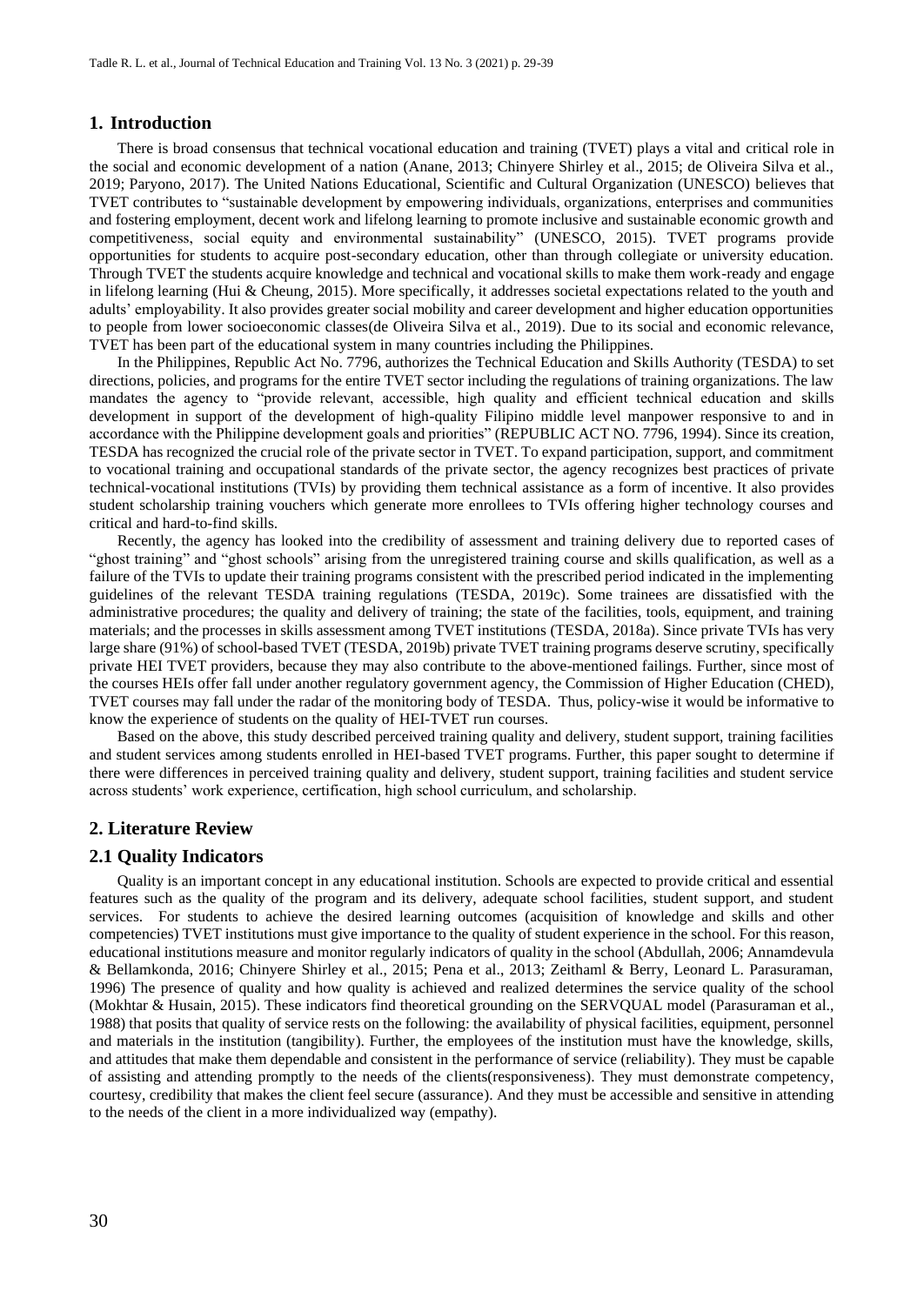# **2.2 Students' Experience of Service Quality**

The students are the main stakeholders in TVET. It follows that students' perception of training quality and delivery, student support, training facilities, and student services is central to any discussion on the quality of TVET training in any institution (Abdullah, 2006). Educational institutions, government, and the public, in general, cannot underestimate the value of assessing and determining the service quality of TVET schools from the perspective of the students. Given a highly competitive environment emphasis must be placed on meeting the needs and expectations of students (Elliott, 2002). For school management, monitoring and assessing students' perception of quality serves as a feedback mechanism for continuous improvement of the institutions' teaching and learning processes. The satisfaction of students on the schools' service quality could impact the profit and other financial outcomes of the school (Cronin & Taylor, 1992; Wiers-jenssen et al., 2010; Zeithaml & Berry, Leonard L. Parasuraman, 1996). Further, the quality of service and instruction has been shown to impact directly on student satisfaction that leads to student retention and lowering of dropout rates and positive impact on the corporate image of the institutions (Hassan & Shamsudin, 2019; Wiers-jenssen et al., 2010). Students favourable perception of TVET, while they are in school or training institutions, would depend on how they experienced the quality of training, adequacy of institutional support, and engaging training environment (Hassan & Shamsudin, 2019; Van der Bijl & Lawrence, 2019). Up to the present TVET has remained poorly perceived and underappreciated in the workplace. There is a persistent view that TVET is a mere alternative for those who are not qualified or cannot afford to go to college (Egunsola, 2016; Mokhtar & Husain, 2015; Winch, 2013). Nonetheless attraction and involvement in TVET of students and other potential consumers, in a larger context, may contribute substantially to the socio-economic development of a country (Winch, 2013). For this reason consistent with its broader social and economic policy objectives, the government has vested interest in the delivery of quality TVET (Preddey, 2009; Karki, 2012).

# **2.3 Implementation of Skills Training in the Philippines**

## **2.3.1 Quality Assured Philippine TVET**

TVET in the Philippines has three modes of delivery: school-based, enterprise-based, and community-based training. The first is technical-vocational training programs that public and private educational institutions offer to students. The second is workplace training and employment programs designed to ensure the availability of qualified skilled workers to meet specific industry requirements. Finally, programs are offered to the poor and marginalized groups who have less or are unable to access formal training. These are skills development training that extends to livelihood enterprises that trainees can implement after the training (TESDA, 2017a). At the outset, all these training modalities are subject to quality assurance.

The law that creates TESDA mandates the government agency to provide TVET that will ensure employment and enhance workers' productivity. And it is assumed that these twin goals are achievable and sustainable only in the presence of quality assured technical-vocational skills training. Notably, quality assurance is the thread that connects all the processes—from the qualification standards development to the unified TVET program registration and accreditation system (UTPRAS), to the competency-based training regulations up to skills assessment and certification. This is illustrated in the quality-assured Philippine Technical Education Skills Development (TESD) system's framework below (Figure 1) (TESDA, 2012).



**Fig. 1 - Philippine Quality Assured TESD System Framework**

This shows the components of the Quality Assured Technical Education Skills Development (TESD) System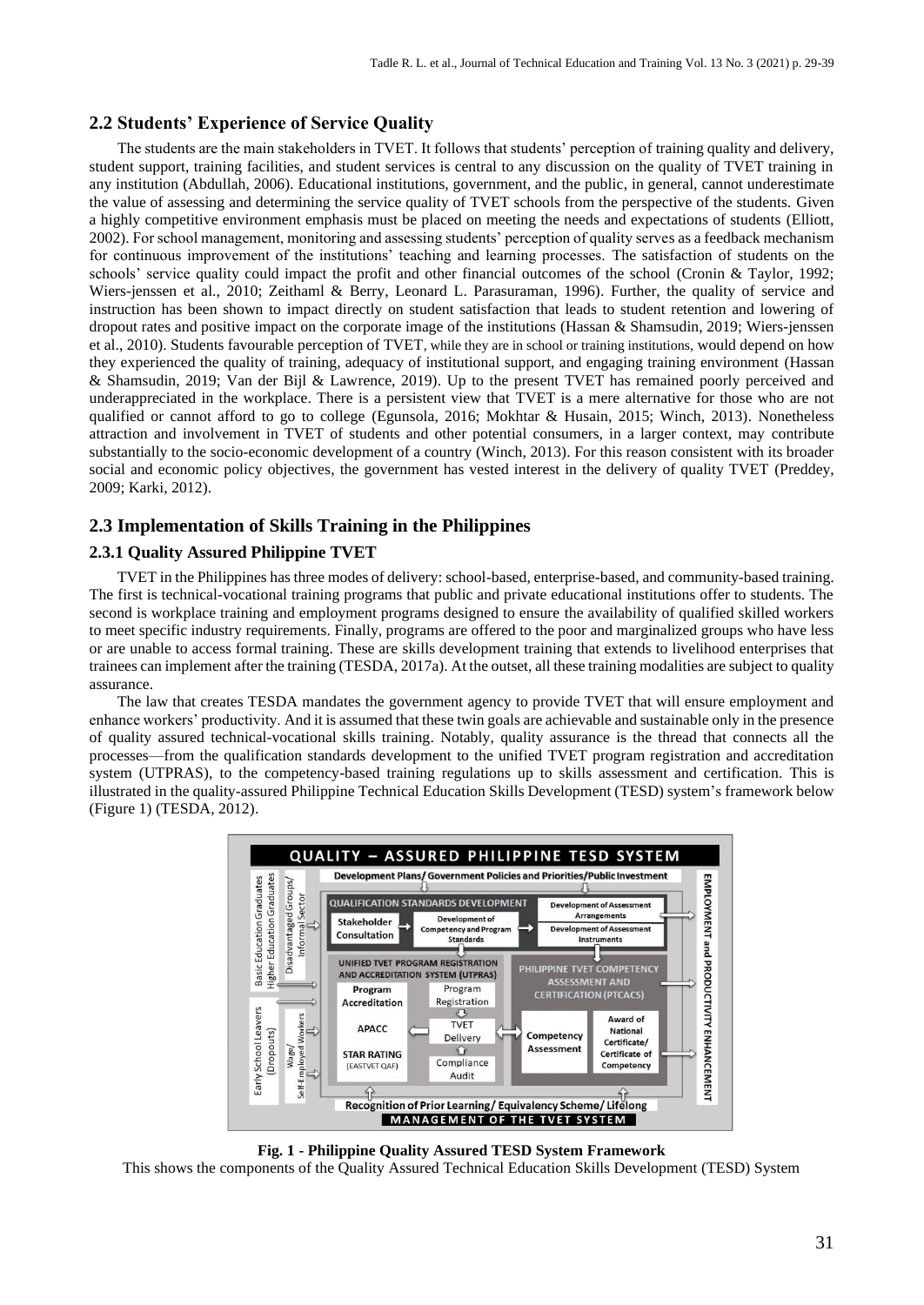Access to TVET is open to secondary-education graduates, school leavers, workers, entrepreneurs, and persons in higher-education institutions. Philippine TVET allows the student to enter and exit at any stage in the system through recognition of prior learning. In the entire management of the TVET system manpower industry associations, experts, and practitioners—including trade unions—play an active role in determining TVET priorities, industry qualification standards, and performance measures. Whenever feasible, international benchmarking against the standards of labour receiving countries is also made to determine work competencies. TESDA requires all Technical Vocational Institutions (TVIs) to comply with the minimum requirements as a necessary condition for these technical vocational schools to operate. The minimum requirements comprise curricular programs, faculty and staff qualifications, physical sites and facilities, tools, equipment, supplies and materials among others (Amended Omnibus Guidelines on Program Registration under the Unified TVET Program Registration and Accreditation System (UTPRAS), 2016). These programs are also subject to a regular compliance audit and special audit in cases where there are complaints (TESDA, 2017a, 2019c).

To bolster quality assurance, in 2016 TESDA introduced the System for TVET Accreditation and Recognition (STAR) program. The agency gives recognition to TVIs that registered programs that exceeded the minimum requirements. The TVIs applying for STAR recognition undergo levels of assessment and evaluation on governance and management of the program, delivery of curriculum and programs, support services, and program performance. TESDA provides the recipients of the STAR award incentives: funding for the procurement of equipment and improvement of facilities, and bigger scholarship allocations (TESDA, 2017a, 2019c).

Further, the law mandates TESDA to produce quality graduates that possess skills, attitudes and values that would enable them to compete globally. To ensure quality assurance among TVET graduates and mid-level skilled workers, TESDA assesses and certifies them through the TVET Competency Assessment and Certification System. It is expected that TESDA certified workers have the skills that will provide them employment security, higher compensation, and more opportunities for better jobs (TESDA, 2017b, 2018a, 2019a).

## **2.3.2.Private HEI-TVET Providers**

The private sector has a significant presence and investments in the institution or school-based training. As of 2019 out of 4,387 accredited TVIs, there are 3,983 private TVET schools (91%) as against 404 (9%) public TVET institutions. Further, among the 3,983 private TVIs there are 551 HEIs, five NGOs, and eight companies or enterprises providing TVET courses. From 2017 to 2019, there were 3,229, 899 and 2,891, 942 enrollees and graduates respectively from private TVIs, as against 3,943,240 and 3,666,713 enrollees and graduates from public TVIs (TESDA, 2019b).

The government also pours significant financial resources to private TVIs in the form of scholarship allocation. The financial viability of many of these schools depends on the scholarship allocation from TESDA. Since government funding is not unlimited (Orbeta & Esguerra, 2016), TESDA must ensure that schools are worthy of incentivizing. Thus, TESDA's allocation of scholarship to these schools depend on the capability of the latter to deliver quality assured programs to students.

# **2.3.3 Challenges of TVET Training in the Philippines**

Since its creation, TESDA has encountered numerous and persistent challenges. Poor compliance of TVET programs to TESDA's promulgated regulations and quality standards remains a problem for many TVIs. In 2017 for example the Director-General ordered a technical audit of TVIs that resulted in the closure of 7,102 (38%) programs out of the 18, 288 registered programs subjected to technical audit. The programs were closed due to various violations and noncompliance with the minimum standards (TESDA, 2017a). In this regard, while the majority of the graduates were satisfied with their training, almost a quarter was dissatisfied (TESDA, 2018a). Many graduates mentioned that they failed to acquire the skills they expect to gain from the program. For some, the skills were under-utilized in the workplace and for many, the skills were different from what the industry required (TESDA, 2018a). The TESDA study made in 2019 yielded similar results. While most 2018 TVET graduates (93% to 98%) across the different program and delivery modes believed that completion of TVET programs helped them acquire the skills, less than half (47.66%) of the employed graduates expressed satisfaction on the usefulness of the skills that they have acquired. And about 29% of them found their trainings useless in their current work. More specifically, about 82% of those who were dissatisfied said that their current occupation (at the time of the survey) was entirely different from the training given them. And that the skills they have acquired were not needed in their actual work (TESDA, 2019a).

The process of voluntary accreditation designed to promote quality and continuous improvement among TVET institutions through periodic review and evaluation (Cheman et al., 2018) failed to capture the interest of private TVIs in the country also. Finally, TESDA certification failed to make much of a difference in increasing the income of employed TVET certificated graduates in comparison with those who are uncertified (TESDA, 2015; TESDA, 2011, 2017b, 2018a, 2019a). Clearly, it remains a challenge for TESDA to convince the industry to put a premium on certification vis-à-vis policies on hiring, promotion, and wage determination.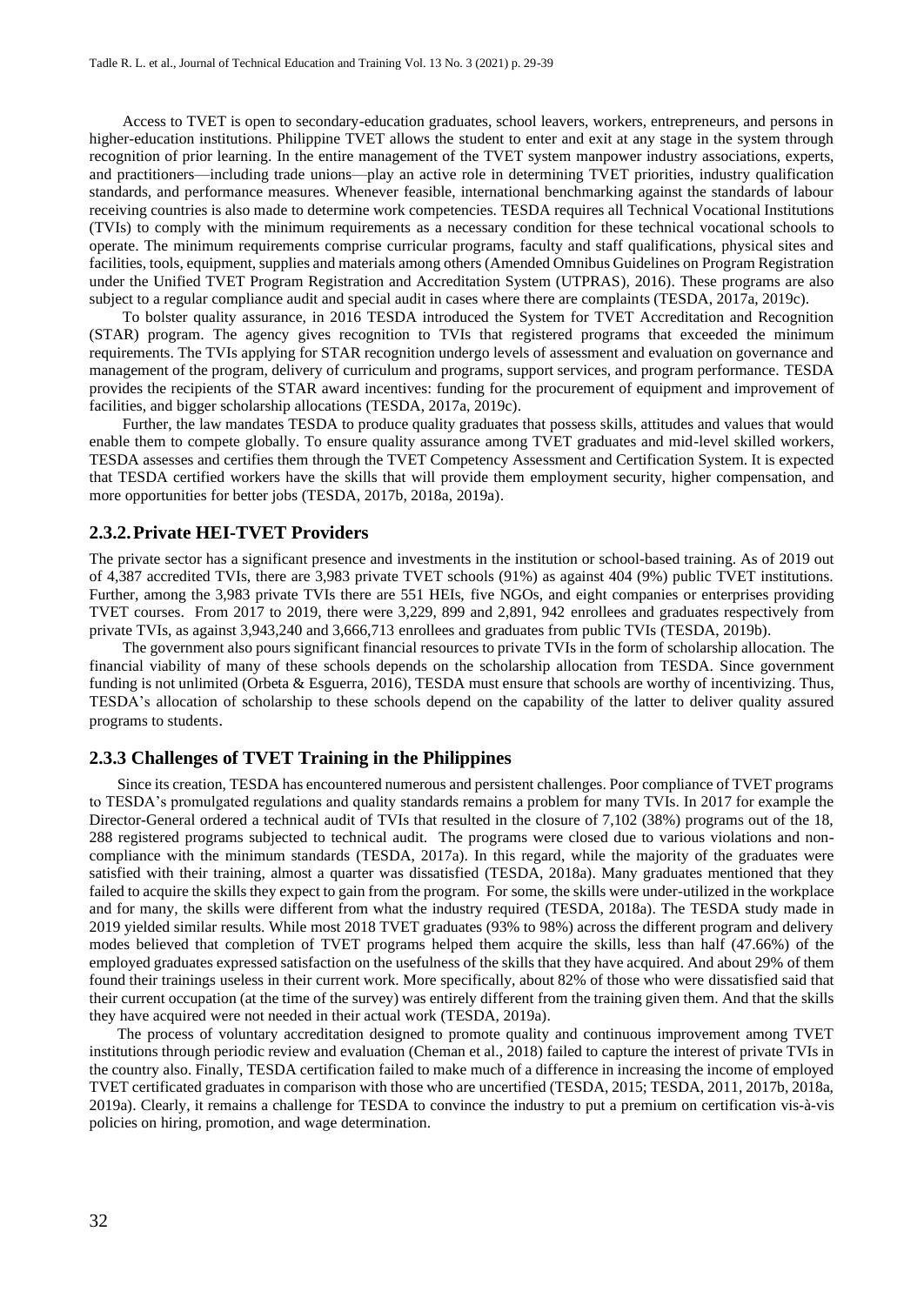# **2.4 Gaps in TVET Literature in the Philippines**

A literature search showed wide recognition of the importance of student experience relative to training quality, student support, training facilities and support services that TVET institutions provide(de Oliveira Silva et al., 2019). Hassan and Shamsudin (2019) recommend that a more nuanced and detailed measure of the quality of student services in the areas of "campus environment, physical facilities, training equipment, instructor, curriculum, training delivery, support services, library and management" (p.83) be undertaken in the future This paper took the same direction.

Published studies about the quality of Philippine TVET, especially private HEI-TVET providers are rare. The publications mostly came from TESDA in the form of annual reports and employment studies of TVET graduates  $(TESDA, 2006, 2011, 2013, 2015, 2017b, 2017a, 2018a, 2019c)$ . But these reports failed to distinctly articulate the quality of TVET in private HEIs. One of the reports has recommended conducting another study to determine the specific areas that should enhance the delivery of training (TESDA, 2018a). Consistent with the recommendation, this study investigated the nuances of student experiences on the quality of the implementation of TVET courses of private HEIs.

# **3. Research Method**

# **3.1 Participants**

A total of 234 students enrolled in HEI run technical-vocational courses participated in this study. Among the 234 students, 143 (61.1%) were females. The age of 99 (43 %) respondents ranges from 18 to 22; 49 (21 %) ranges from 23-27, and 61 (26 %) ranges from 28 and above. The participants were enrolled in technical-vocational courses: Food and Beverage Services NC II; Housekeeping NC II; Caregiving NC II; Automotive Servicing NC II; Health Care Services NC II; Bookkeeping NC III; Visual Graphic Design NC III and Agricultural Crops Production NC II.

## **3.2 Measure**

A multi-aspect questionnaire was developed following a review of TVET literature (Hodge, 2007; Mason et al., 2018; TESDA, 2020). To measure skills development, nine items presented in a 4-point Likert scale format were fielded. Consequently, generating a reliability index of  $\alpha=0.822$ . Using a 6-point Likert scale, a total of 26 items pertaining to training quality and delivery comprised part two of the questionnaire. A Cronbach  $\alpha$  of 0.975 was then generated following pilot testing. Part three of the questionnaire was designed to assess training facilities with 13 items that accounted for  $\alpha$ =0.961. Lastly, parts 4 and 5 consisted of 17 and 19 statements to assess student support ( $\alpha$ = 0.958) and services ( $\alpha$ =0.965), respectively.

### **3.3 Data Analysis**

Cognizant of the objectives of the study, an independent t-test was employed for comparisons across demographic profiles while Pearson's r was utilized to test relationships between variables.

# **4. Results**

| Table 1 - Characteristics of study respondents          |           |       |  |  |  |  |  |  |
|---------------------------------------------------------|-----------|-------|--|--|--|--|--|--|
| <b>Characteristics</b>                                  | $N = 234$ | $\%$  |  |  |  |  |  |  |
| Gender                                                  |           |       |  |  |  |  |  |  |
| Male                                                    | 91        | 38.9  |  |  |  |  |  |  |
| Female                                                  | 143       | 61.1  |  |  |  |  |  |  |
| Age                                                     |           |       |  |  |  |  |  |  |
| 18-22                                                   | 99        | 47.3  |  |  |  |  |  |  |
| $23 - 27$                                               | 49        | 23.4  |  |  |  |  |  |  |
| 28 & above                                              | 61        | 29.1  |  |  |  |  |  |  |
| No Data                                                 | 25        |       |  |  |  |  |  |  |
| <b>Citizenship</b>                                      |           |       |  |  |  |  |  |  |
| Filipino                                                | 234       | 100.0 |  |  |  |  |  |  |
| Others                                                  | $\theta$  | 0     |  |  |  |  |  |  |
| <b>Previously finished Technical Vocational Program</b> |           |       |  |  |  |  |  |  |
| Tourism                                                 | 68        | 28.9  |  |  |  |  |  |  |
| Construction                                            | $\Omega$  | 0     |  |  |  |  |  |  |
| ICT and IT-BPM                                          | 10        | 4.3   |  |  |  |  |  |  |

**Table 1 - Characteristics of study respondents**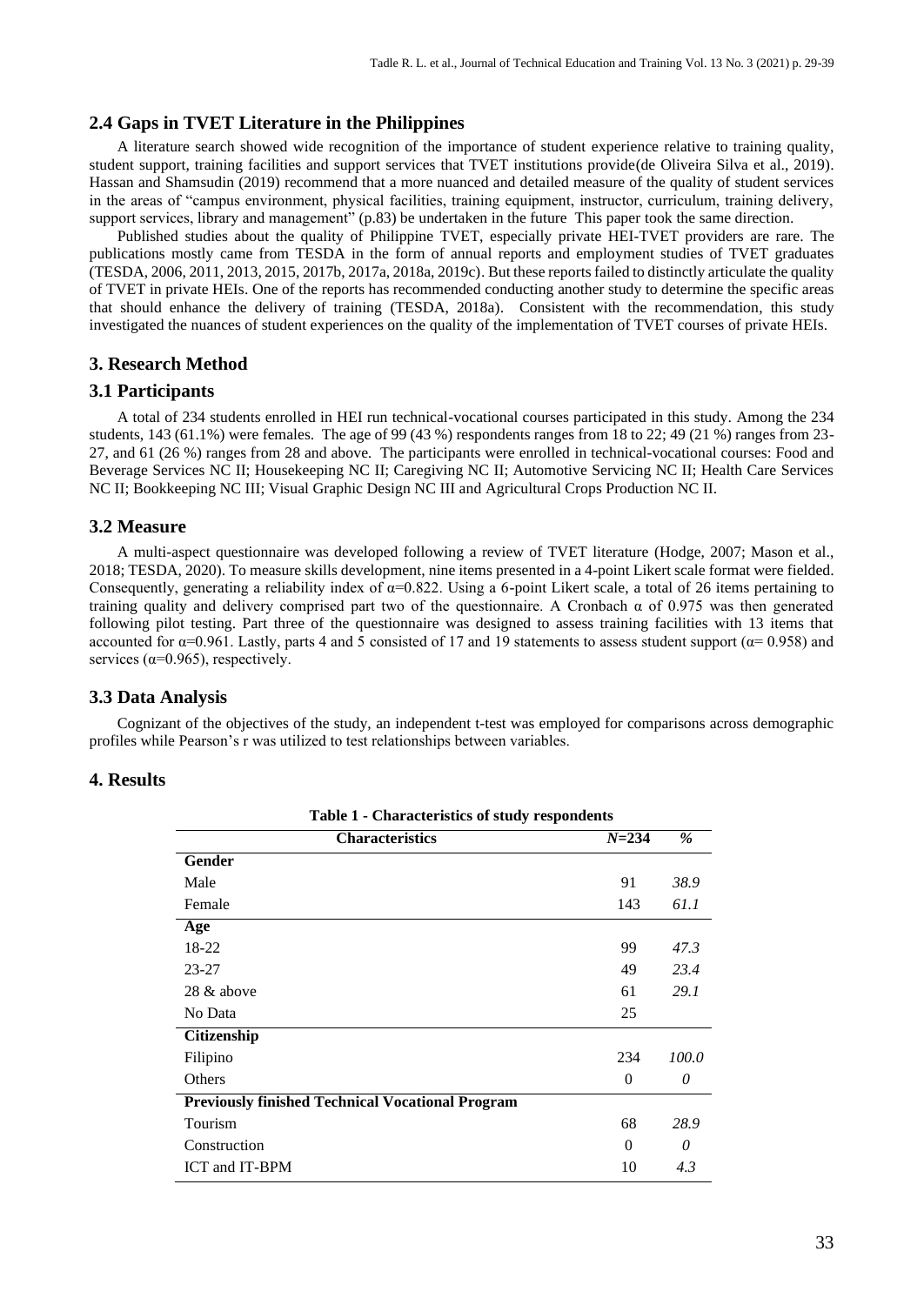| Transport, Communication and Storage                              | $\overline{0}$ | 0    |
|-------------------------------------------------------------------|----------------|------|
| Agriculture, Fisheries and Forestry                               | $\overline{2}$ | 0.9  |
| Manufacturing                                                     | $\overline{2}$ | 0.9  |
| Health, Wellness, and other Social Services                       | 18             | 7.7  |
| Have not completed a Technical Vocational Program                 | 104            | 44.3 |
| Previously completed Technical Vocational Program is not listed   | 31             | 13.0 |
| <b>Holder of TESDA National certificate/s</b>                     |                |      |
| NC1                                                               | 12             | 5.1  |
| NC <sub>2</sub>                                                   | 115            | 49.1 |
| NC3                                                               | 6              | 2.6  |
| None currently                                                    | 101            | 43.2 |
| Enrolled under a scholarship program                              |                |      |
| Yes                                                               | 117            | 50.0 |
| N <sub>o</sub>                                                    | 117            | 50.0 |
| <b>Existing Scholarship</b>                                       |                |      |
| TESDA's Training for Work Scholarship Program (TWSP)              | 63             | 26.9 |
| Private Education Student Financial Assistance (PESFA)            | 38             | 16.2 |
| Universal Access to Quality Tertiary Education (UAQTEA)           | 1              | 0.4  |
| Others                                                            | 10             | 4.3  |
| Not Applicable                                                    | 122            | 52.1 |
| <b>Educational attainment before TVET</b>                         |                |      |
| Elementary education graduate to senior high school undergraduate | 12             | 5.1  |
| Technical Vocational course undergraduate                         | $\overline{2}$ | 0.9  |
| Technical Vocational course graduate                              | 9              | 3.8  |
| Senior high school graduate                                       | 60             | 25.6 |
| High school graduate (old curriculum)                             | 34             | 14.5 |
| College level undergraduate                                       | 68             | 29.1 |
| College level graduate                                            | 49             | 20.9 |
| <b>Work Experience</b>                                            |                |      |
| Have previous work experience                                     | 186            | 66.1 |
| No previous work experience                                       | 48             | 33.8 |

The enrolees of the technical vocational courses are mostly female (61.1 %). More than a third belongs to the age range of 18-22 (47.3%). Most of the enrollees have previous technical vocational training (60 %) while 43% have not undergone any technical vocational training. Fifty-seven percent (57%) of those enrolled are holders of the TESDA national certificate while 43% are not. Fifty percent (50%) of those enrolled enjoy some type of scholarship. Before enrolling in technical-vocational courses most of the students are either Senior high school graduates (26%); High school graduate-old curriculum (15%); College level undergraduate (29%) or College graduates (21%). Sixty-one percent (61%) of the students have previous work experience.

| Table 2 - Descriptive statistics for student experience |             |      |  |  |  |  |
|---------------------------------------------------------|-------------|------|--|--|--|--|
| <b>Variables</b>                                        | <b>Mean</b> | SD   |  |  |  |  |
| Skills Development*                                     | 2.26        | 0.84 |  |  |  |  |
| Training Delivery and Quality                           | 5.25        | 0.64 |  |  |  |  |
| <b>Training Facility</b>                                | 5.12        | 0.77 |  |  |  |  |
| <b>Student Support</b>                                  | 5.13        | 0.70 |  |  |  |  |
| <b>Student Service</b>                                  | 5.08        | 0.73 |  |  |  |  |
|                                                         |             |      |  |  |  |  |

| Table 2 - Descriptive statistics for student experience |  |  |  |
|---------------------------------------------------------|--|--|--|
|---------------------------------------------------------|--|--|--|

\*Using 4-point Likert scale format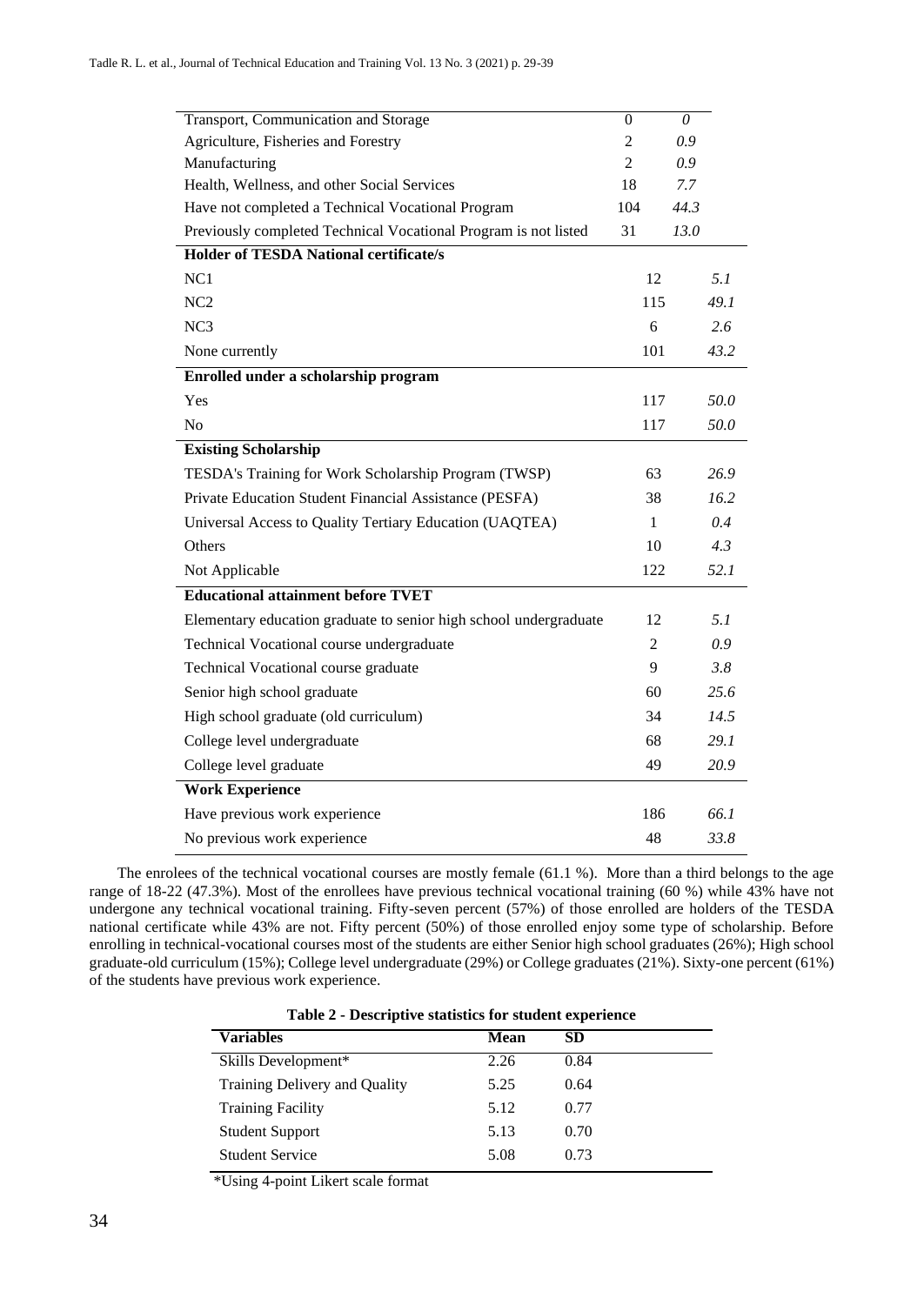The descriptive statistics for student experience is presented in Table 2. As seen, TVET students under study rated their schools positively in all aspects of the student experience, wherein, training delivery and quality ranked the highest (*M=5.25, SD=0.64*) followed by training facility and student support (*M=5.13, SD=0.70*) and training facility (*M=5.12, SD=0.77*).

**Table 3 - Significant differences in student experience when grouped according to certification**

|                          |             | <b>With Certification</b> |      | <b>Without Certification</b> |          |
|--------------------------|-------------|---------------------------|------|------------------------------|----------|
| <b>Variables</b>         | <b>Mean</b> | Sd                        | Mean | Sd                           | t-value  |
| <b>Skills</b>            | 2.28        | 0.87                      | 2.25 | 0.80                         | 0.25     |
| <b>Training Quality</b>  | 5.19        | 0.66                      | 5.30 | 0.62                         | $-1.32$  |
| <b>Training Facility</b> | 5.01        | 0.80                      | 5.22 | 0.73                         | $-2.09*$ |
| <b>Student Support</b>   | 5.07        | 0.74                      | 5.19 | 0.66                         | $-1.38$  |
| <b>Student Services</b>  | 5.05        | 0.75                      | 5.12 | 0.72                         | $-0.67$  |

\*Significant at 0.05 level

\*\*Significant at 0.01 level

The significant differences in student experience, when grouped according to certification, is shown in table 3. As presented, the 101 students without certification rated training facilities (*M=* 5.01, *SD=* 0.8) higher *t*(232)= -2.09, *p=* 0.035) than the 133 respondents with certification (*M=* 5.22, *SD=*0.73). No significant differences exist among other variables.

|  |  |  |  |  | Table 4 - Significant Differences in Student Experience when Grouped According to Work Experience |  |  |  |  |
|--|--|--|--|--|---------------------------------------------------------------------------------------------------|--|--|--|--|
|--|--|--|--|--|---------------------------------------------------------------------------------------------------|--|--|--|--|

| <b>Variables</b>         |             | With experience |             | Without experience |          | t-value |
|--------------------------|-------------|-----------------|-------------|--------------------|----------|---------|
|                          | <b>Mean</b> | Sd              | <b>Mean</b> | SD                 |          |         |
| <b>Skills</b>            | 2.39        | 0.91            | 2.08        | 0.68               | $2.81**$ |         |
| <b>Training Quality</b>  | 5.24        | 0.68            | 5.25        | 0.58               | $-0.17$  |         |
| <b>Training Facility</b> | 5.15        | 0.77            | 5.07        | 0.77               | 0.82     |         |
| <b>Student Support</b>   | 5.15        | 0.74            | 5.11        | 0.64               | 0.40     |         |
| <b>Student Services</b>  | 5.05        | 0.79            | 5.14        | 0.64               | $-0.95$  |         |

\*Significant at 0.05 level

\*\*Significant at 0.01 level

Table 4 presents the significant differences in student experience when grouped according to work experience. As shown, the 186 students with prior work experience (*M=* 2.39, *SD=* 0.91) learned more skills *t*(232)= 2.81, p<0.002) than the 48 without work experience (*M=* 2.08, *SD=* 0.68). No significant differences exist among other variables.

| Table 5 - Significant Differences in Student Experience when Grouped According to Filgh School Curriculum. |  |  |
|------------------------------------------------------------------------------------------------------------|--|--|
|                                                                                                            |  |  |

**Table 5 - Significant Differences in Student Experience when Grouped According to High School Curriculum.**

| <b>Variables</b>         | New $(K-12)$ |      | Old  |           | t-value |  |
|--------------------------|--------------|------|------|-----------|---------|--|
|                          | <b>Mean</b>  | Sd   | Mean | <b>SD</b> |         |  |
| <b>Skills</b>            | 2.21         | 0.87 | 2.17 | 0.72      | 0.23    |  |
| <b>Training Quality</b>  | 5.37         | 0.66 | 5.25 | 0.58      | 0.91    |  |
| <b>Training Facility</b> | 5.27         | 0.78 | 5.27 | 0.66      | $-0.04$ |  |
| <b>Student Support</b>   | 5.25         | 0.72 | 5.21 | 0.61      | 0.29    |  |
| <b>Student Services</b>  | 5.39         | 0.63 | 5.05 | 0.66      | $2.53*$ |  |

\*Significant at 0.05 level

\*\*Significant at 0.01 level

The significant differences in student experience, when grouped according to high school curriculum can be seen in Table 5. While there are no significant differences noted in skills, training quality, facility, and support, it is interesting to note that 200 K-12 graduates ( $M=5.39$ ,  $SD=0.63$ ) provided a higher appreciation of student services  $t(232)=2.53$ , *p=* 0.038) than those the 34 from the old curriculum (*M=* 5.05, *SD=* 0.66). While this may be indicative of differences in availability and/or helpfulness of student services, students from the old and new curriculum may also have diverse needs.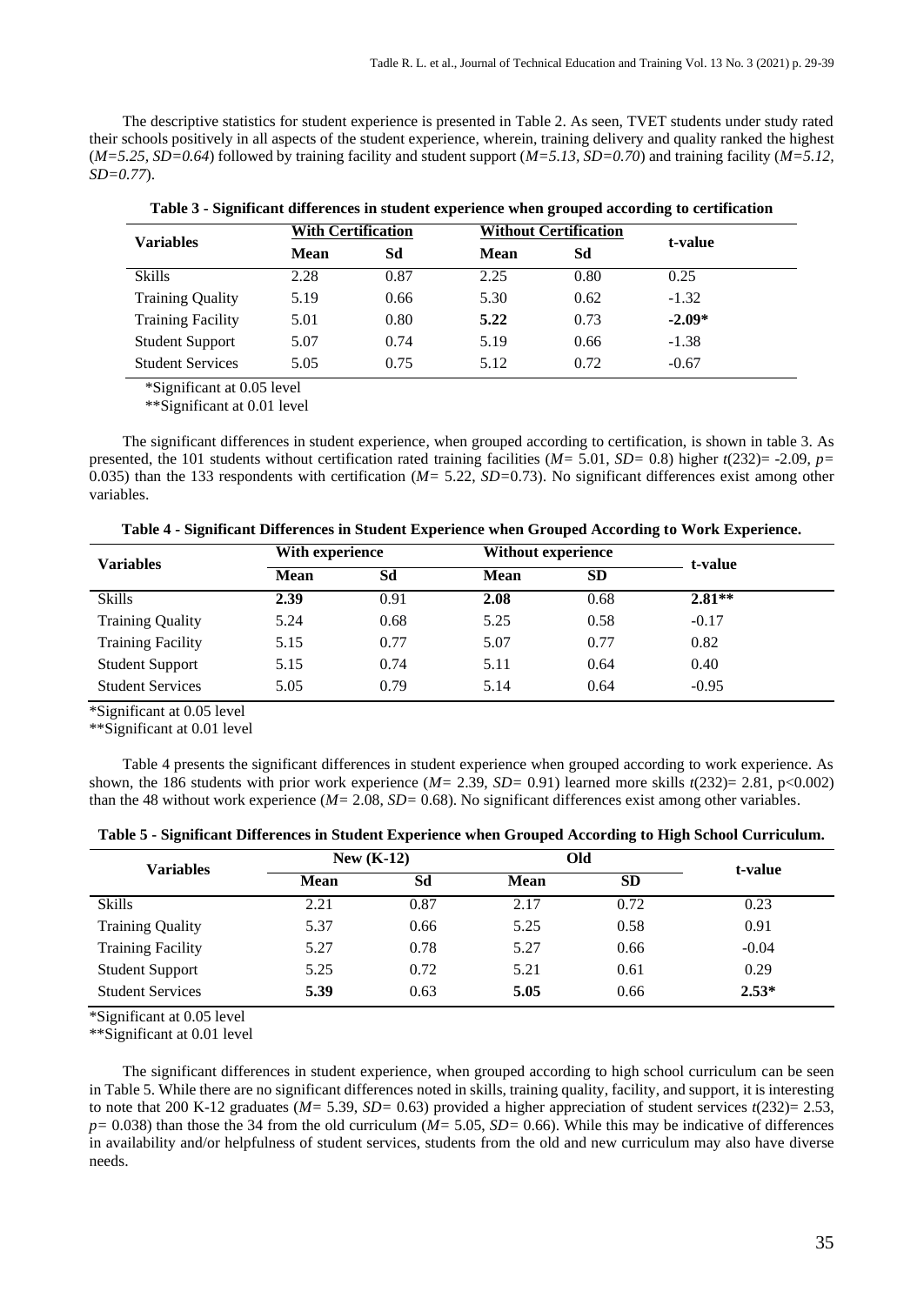Finally, as per Table 6 below, training facility was significantly higher  $t(232)=2.89$ ,  $p=0.005$  among the 117 students with scholarship (*M=* 5.26, *SD=* 0.71) than the 117 students without scholarship (*M=* 54.97, *SD=* 0.81). Also student support was significantly higher  $t(232)= 2.03$ ,  $p=0.003$ ) according to the 117 students with scholarship ( $M=$ 5.22, *SD=* 0.65) than the 117 students not enrolled under scholarship (*M=* 5.04, *SD=* 0.74).

| <b>Variables</b>         | With scholarship |      | <b>Without scholarship</b> | t-value   |          |
|--------------------------|------------------|------|----------------------------|-----------|----------|
|                          | <b>Mean</b>      | Sd   | <b>Mean</b>                | <b>SD</b> |          |
| <b>Skills</b>            | 2.25             | 0.82 | 2.27                       | 0.85      | $-0.17$  |
| <b>Training Quality</b>  | 5.33             | 0.61 | 5.17                       | 0.65      | 1.93     |
| <b>Training Facility</b> | 5.26             | 0.71 | 4.97                       | 0.81      | $2.89**$ |
| <b>Student Support</b>   | 5.22             | 0.65 | 5.04                       | 0.74      | $2.03**$ |
| <b>Student Services</b>  | 5.16             | 0.73 | 5.01                       | 0.73      | 1.557    |

**Table 6 - Significant Differences in Student Experience when Grouped According to Scholarship.**

\*Significant at 0.05 level

\*\*Significant at 0.01 level

## **5. Discussion and Recommendations**

The results revealed that there is high overall satisfaction on the quality of TVET training of private HEIs vis-à-vis the quality and delivery of programs, school facilities, student support, and student services. This is consistent with the TESDA reports showing that largely TVET graduates were satisfied with their training programs (TESDA, 2018a, 2019a). In this regard, analysis of the results—recognizing the limitation in the number of respondents, training programs, and the HEIs that participated in this study—one can conclude that TVET programs of private HEIs have a high satisfaction rating among the students. But, it should be noted that the same study as mentioned above showed that less than half of the employed graduates found their TVET training useful in their work (TESDA, 2019a). Therefore, it is recommended that future research assess specifically how TVET graduates of private HEIs found their training relevant to their work.

This study also revealed that students who are currently enjoying scholarships have a significant positive perception of the facilities of the schools as compared with those who lack the scholarship. Students who avail of TESDA scholarships come from the lower socio-economic group. For the reason of poverty, private education remains inaccessible to most of them. Private schools are expensive and less accessible, unlike public schools which offer tuitionfree education and training. Nonetheless, while public schools are free, they suffer from bigger class sizes, lack of equipment and teaching materials, and limited resources. Conversely, private HEIs have smaller class sizes and relatively better school resources, equipment, and facilities (Durban & Catalan, 2012). It can be argued that the recipients of the scholarship are naturally predisposed to rate high schools, which they cannot afford sans scholarship, that provide them with the opportunity to acquire technical-vocational skills for free. Further, since they are taking the courses in private HEIs they can compare and see how private HEIs provide better facilities than most public schools. The same explains the significant positive perception of students on the schools' student support services. Resource wise private HEIs have the personnel available to attend promptly and more efficiently to the concerns of students. Students with a scholarship may have recognized that if they have remained enrolled in the public schools, then their concerns would have been ignored due to lack of personnel and a high student population. In this case, it is reasonable to expect that students transported from impoverished public schools to private schools, with better resources and student support, will recognize and appreciate the difference in favour of the latter.

This study revealed further that there was a significant difference in perception on training quality and delivery among students with previous work experience as compared with those lacking work experience prior to training. Those with prior work experience were more deliberate and directed in their choice of courses and training institutions. Further, prior knowledge is important in acquiring new learnings (Rittle-Johnson et al., 2009; Thompson & Zamboanga, 2004). Knowledge obtained from their previous work experiences made their expectations more aligned and allowed them to draw better connections with the current skills training leading to more positive and enriching learning experiences. In contrast, those without prior work experience may have been more challenged to make such connections. It would have been more difficult for them to imagine how their current training could be useful to future jobs and employment opportunities.

This study also showed that students with TESDA national certification before taking the course have a significantly higher negative perception of training facilities in private HEIs as compared to the uncertified students. It is observed that many of them have TESDA National Certification (NCs) including levels 2 and 3. It makes sense that having prior TESDA certification indicates that these students underwent previous technical vocational training (probably in one or more institutions) and most likely have previous work experiences too. These previous training and work experiences could have made them more discriminating and critical in comparing the existing school facilities. They could have easily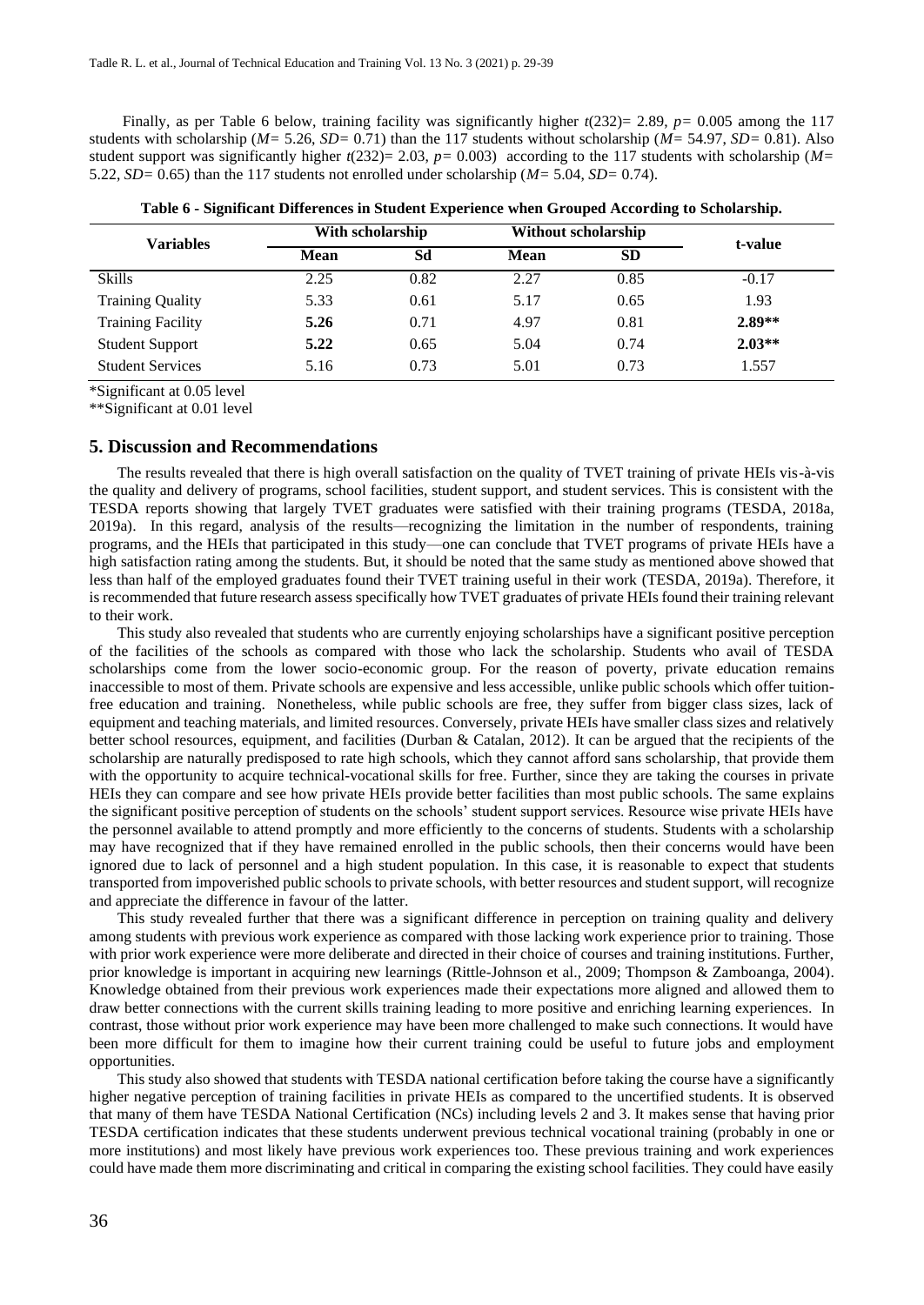identified whatever was lacking in their current school against the former schools in comparison with the uncertified students who would be more tentative and less critical given limited ability to compare or benchmark.

Lastly, students who took the K-12 program, compared with those who studied under the old high school curriculum, have a significantly better perception of student services relative to technical vocational programs offered in private HEIs. Student services which comprise of provisions of health services, referral for on the job-training and active company/industry partnership or dual training program arrangement, assessment, and recognition of prior learning (RPL), and the availability of training advisors among others are part of government regulations that must be satisfied even before a school can offer any technical and vocational training program. Again, private HEIs given their resources can better comply with these requirements. Moreover, graduates of the K-12 program are more familiar with these services, unlike the students who graduated from the old high school curriculum. Notably, prior to the introduction of the K-12 curriculum in 2012, there was no separate technical-vocational track offered in these schools. Moreover, securing government scholarship vouchers for students in need of financial assistance is part of the student services that private HEIs provide. As a matter of policy, the government provides tuition fee assistance to all private school students enrolled in K-12 using scholarship vouchers. In some private schools, the value of the vouchers would answer the full tuition of the students. Moreover, students enrolling for another technical-vocational course after K-12 could also avail of additional scholarship vouchers, this time from TESDA. These scholarship vouchers, however, are all courses through the private schools where the students are enrolled. Thus, all these efforts shape a more positive students' perception of the delivery of student services.

It is a step in the right direction for TESDA to encourage private technical-vocational institutions to offer diploma programs given that private HEIs appear to offer quality technical vocational training (TESDA, 2018b). This is less challenging for private HEIs because they have better resources, facilities, and manpower as compared to other private and public training institutions. Further, the collegiate courses are well established. Consequently, it is easier to transform existing technical-vocational courses into programs where the students' vocational training and TESDA national certificate can be credited and integrated with some collegiate courses for students to obtain and merit a Philippine Qualifications Framework (PQF) Level 5 (diploma) qualification (TESDA, 2018b). In this way, private HEIs offering TVET courses could play a pivotal role in promoting higher level TVET courses. Accordingly, this study recommends that TESDA pursue more aggressively its advocacy of the diploma programs and takes a closer look at how more private HEIs offering TVET can buy into the program. The recommendation is consistent with the growing recognition of policymakers, scholars, and development practitioners across the world that in order to create greater mobility for the technical-vocational graduates and improve the social status and acceptance of TVET it is necessary to provide pathways from TVET to higher education (Naziz, 2019).

This paper established that students experience school quality (training quality and delivery, school facilities, student support, and student services) differently. Students' work experience and acquired certification prior to training influence their perceptions. In this regard, program offerings of HEIs should also consider the nuances and specific needs of the students. This is consistent with the findings that side by side with the changing requirements and expectations of industry, the kind of students entering technical vocational training is changing as well. Thus, TESDA needs to create a more responsive policy infrastructure for training programs to respond to the needs of the diverse clientele (TESDA, 2018a).

### **6. Conclusion**

This study has demonstrated that HEIs offering TVET offer quality programs consistent with the following parameters: training quality and delivery, training facilities student support, and student services. Moreover, students with prior work experiences have a significantly more positive perception of the quality and delivery of skills training compared with students lacking previous work experiences. Further prior certification and scholarships make a significant difference in students' perception of the quality of school facilities and student support compared with students lacking prior TESDA certification and scholarships. Finally, TVET students who underwent the K-12 curriculum have a higher appreciation of the quality of student services compared with graduates of the old high school curriculum.

Lastly, while these are the conclusions reached in this study, its findings and recommendations must be interpreted with caution. As previously mentioned, the respondents, training programs, and the HEIs that participated in this research are limited in number. Thus, this study recommends that further research be made involving more students across different programs and more private HEIs offering technical vocational training.

## **Acknowledgement**

We acknowledge the support of the Commission on Higher Education (CHED) of the Philippines through its Grants-In-Aid Program (2018-2020). We also acknowledge the help of Katherine Zarsadias, Chief TESD Specialist, PRED-Planning Office of the Technical Education and Skills Development Authority (TESDA) for providing relevant documents and connecting the researchers with HEI TVET providers.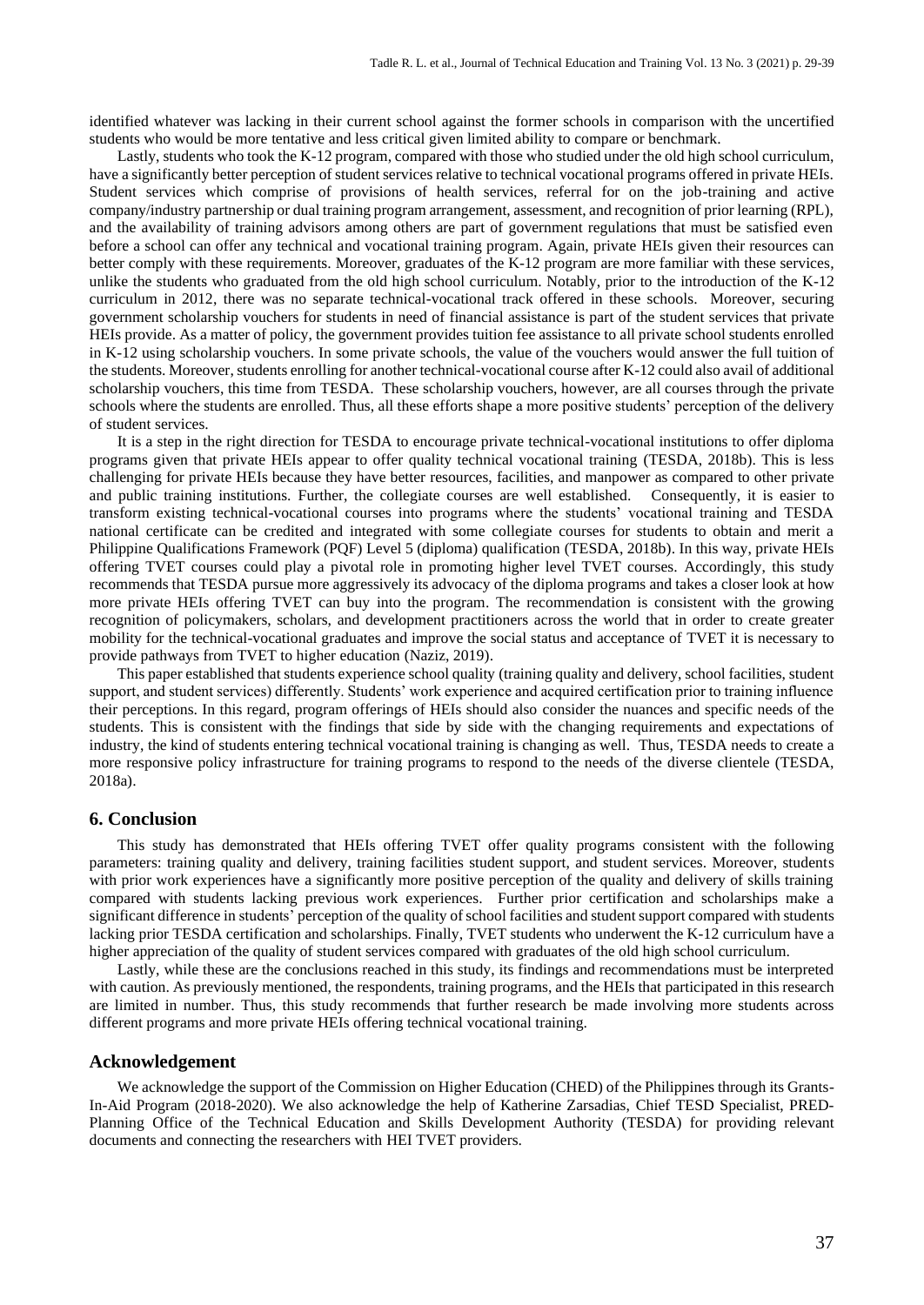# **References**

Abdullah, F. (2006). Measuring service quality in higher education: HEdPERF versus SERVPERF. *Marketing Intelligence and Planning*, *24*(1), 31–47. https://doi.org/10.1108/02634500610641543

Anane, C. A. (2013). Competency Based Training : Quality Delivery For Technical And Vocational Education And Training (TVET) Institutions. *Educational Research International*, *2*(2), 117–127. http://erint.savap.org.pk /PDF/Vol.2(2)/ERInt.2013(2.2-14).pdf

Chinyere Shirley, A., Chijioke, O. P., & Benjamin Chukwumaijem, O. (2015). Towards Quality Technical Vocational Education and Training (Tvet) Programmes in Nigeria: Challenges and Improvement Strategies. *Journal of Education and Learning*, *4*(1), 25–34. https://doi.org/10.5539/jel.v4n1p25

de Oliveira Silva, J. H., de Sousa Mendes, G. H., Ganga, G. M. D., Mergulhão, R. C., & Lizarelli, F. L. (2019). Antecedents and consequents of student satisfaction in higher technical-vocational education: evidence from Brazil. *International Journal for Educational and Vocational Guidance*, *20*(2), 351–373. https://doi.org/10.1007/s10775-019- 09407-1

Egunsola, A. O. E. (2016). Inhibitors to Quality Assurance in Tertiary Institutions : A Synthesis of Literature. *International Journal of Education and Evaluation*, *2*(9), 1–13. https://iiardpub.org/get/IJEE /VOL.%202%20NO.%209%202016/INHIBITORS%20TO%20QUALITY.pdf

Elliott, K. M. (2002). Key Determinants of Student Satisfaction. *Journal of College Student Retention: Research, Theory & Practice*, *4*(3), 271–279. https://doi.org/10.2190/b2v7-r91m-6wxr-kccr

Hassan, S., & Shamsudin, M. F. (2019). Measuring the effect of service quality and corporate image on student satisfaction and loyalty in higher learning institutes of technical and vocational education and training. *International Journal of Engineering and Advanced Technology*, *8*(5), 533–538. https://doi.org/10.35940/ijeat.E1077.0585C19

Hodge, S. (2007). The origins of competency-based training. *Adult Learn 47(2):179–209.*, *47*(2), 179–209. https://eric.ed.gov/?id=EJ797578

Hui, S. K. F., & Cheung, H. Y. (2015). Cultural literacy and student engagement: The case of technical and vocational education and training (TVET) in Hong Kong. *Journal of Further and Higher Education*, *39*(4), 553–578. https://doi.org/10.1080/0309877X.2014.938263

Mason, R. B., Mbambo, S. N., & Pillay, M. A. (2018). Service Quality at Technical and Vocational Education and Training Colleges: Perception According to Demographic Factors. *Journal of Technical Education and Training*, *10*(1). https://publisher.uthm.edu.my/ojs/index.php/JTET/article/view/1785

Mokhtar, S. B., & Husain, M. Y. (2015). Service Quality of Polytechnic Using Servqual Model for Sustainable Tvet System. *Advanced Journal of Technical and Vocational Education*, *1*(October), 33–37. https://www.ajtve. com/uploads/5/0/4/5/50452301/[123-129].pdf

Naziz, A. (2019). Collaboration for transition between TVET and university: a proposal. *International Journal of Sustainability in Higher Education*, *20*(8), 1428–1443. https://doi.org/10.1108/IJSHE-10-2018-0197

Orbeta, A. C., & Esguerra, E. (2016). *The National System of Technical Vocational Education and Training in the Philippines: Review and Reform Ideas* (No. 2016–07). http://hdl.handle.net/10419/173528%0AStandard-Nutzungsbedingungen:

Parasuraman, A., Zeithaml, V. A., & Berry, L. L. (1988). SERVQUAL: A multiple-item scale for measuring consumer perceptions of service quality. *Journal of Retailing*, *64*(1), 12–40. https://doi.org/10.1063/1.5003559

Pena, M. M., da Silva, E. M. S., Tronchin, D. M. R., & Melleiro, M. M. (2013). The use of the quality model of parasuraman, zeithaml and berry in health services. *Revista Da Escola de Enfermagem*, *47*(5), 1227–1232. https://doi.org/10.1590/S0080-623420130000500030

REPUBLIC ACT NO. 7796, Pub. L. No. 7796 (1994). https://www.officialgazette.gov.ph/1994/08/25/republic-act-no-7796/

Preddey, G. (2009). An Overview of Contemporary TVET Management Practice. In R. Maclean & D. Wilson (Eds.), *International Handbook of Education for the Changing World of Work*. Springer Science+Business Media. https://doi.org/10.1007/978-1-4020-5281-1

TESDA. (2006). *2005 Impact Evaluation Studyof TVET Programs.pdf*. https://www.tesda.gov.ph/Uploads/ File/Researches/2005 IES of TVET Programs.pdf

TESDA. (2011). *2011 Impact Evaluation Study of TVET Programs* (Issue October). https://www.tesda.gov.ph/Uploads